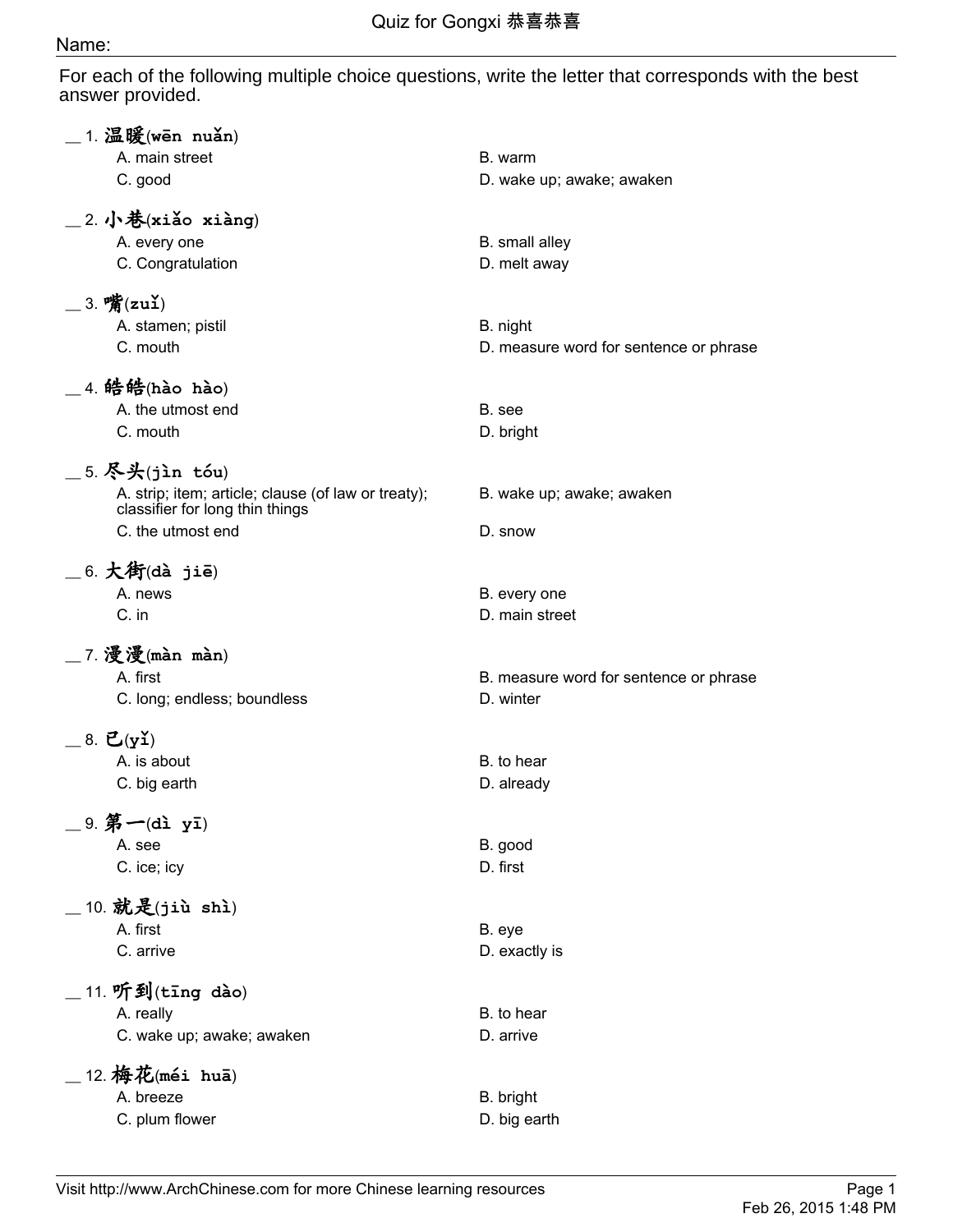| $-13.$ <i>i</i> K(bing)                                             |                                                         |
|---------------------------------------------------------------------|---------------------------------------------------------|
| A. ice; icy<br>C. first                                             | B. meet<br>D. already                                   |
| $_{-}$ 14. $\mathbf{\hat{\#}}$ (měi)<br>A. main street              | B. a sound of; first tone in Mandarin (high level tone) |
| C. ice; icy                                                         | D. every                                                |
| $\_$ 15. 融解(róng jiě)<br>A. wake up; awake; awaken<br>C. snow       | B. measure word for sentence or phrase<br>D. melt away  |
| $-$ 16. 醒(xing)                                                     |                                                         |
| A. wake up; awake; awaken<br>C. measure word for sentence or phrase | B. every one<br>D. to blow                              |
| $\_$ 17. $\mathcal{K}(\texttt{cháng})$                              |                                                         |
| A. every                                                            | B. long                                                 |
| C. first                                                            | D. to hear                                              |
| $\_$ 18. 里(1ǐ)                                                      |                                                         |
| A. night<br>C. melt away                                            | B. arrive<br>D. in                                      |
|                                                                     |                                                         |
| $\_$ 19. 大地(dà dì)<br>A. big earth                                  | B. every one                                            |
| C. night                                                            | D. winter                                               |
| $20.$ 春(chūn)                                                       |                                                         |
| A. night                                                            | B. measure word for sentence or phrase                  |
| C. snow                                                             | D. spring                                               |
| $-21.$ 句(jù)                                                        |                                                         |
| A. stamen; pistil<br>C. eye                                         | B. in<br>D. measure word for sentence or phrase         |
|                                                                     |                                                         |
| _22. 恭喜(gōng xǐ)<br>A. Congratulation                               | B. news                                                 |
| C. long; endless; boundless                                         | D. exactly is                                           |
| $\_$ 23. 雪(xuě)                                                     |                                                         |
| A. warm                                                             | B. in                                                   |
| C. snow                                                             | D. is about                                             |
| $24.$ 吹(chuī)                                                       |                                                         |
| A. really<br>C. eye                                                 | B. the utmost end<br>D. to blow                         |
|                                                                     |                                                         |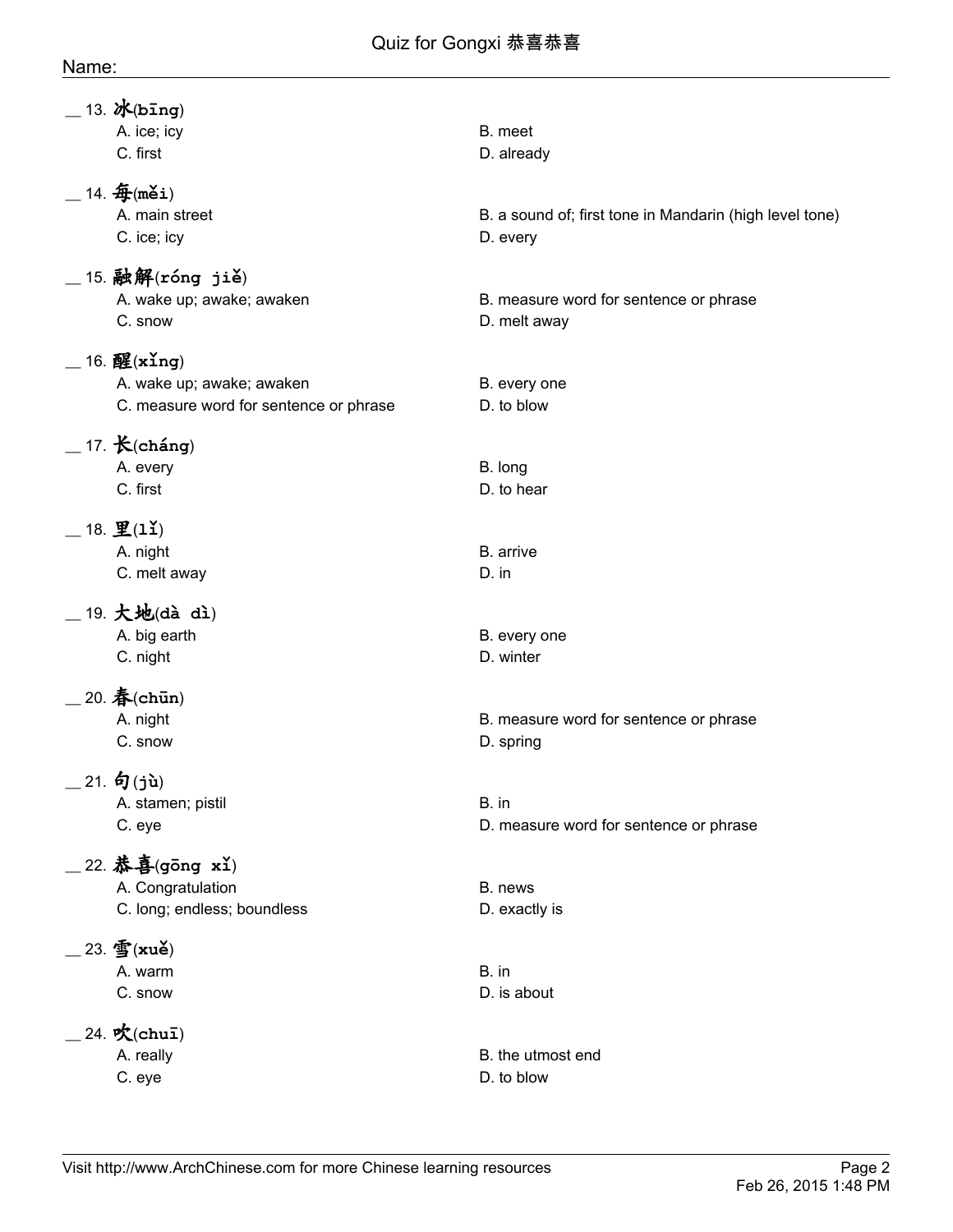| $25.$ 吐(tǔ)                                                   |                                                                                        |
|---------------------------------------------------------------|----------------------------------------------------------------------------------------|
| A. news                                                       | B. is about                                                                            |
| C. word                                                       | D. spit                                                                                |
| 26. 过去(guò qù)                                                |                                                                                        |
| A. (in the) past; former; previous; to go over; to<br>pass by | B. spring                                                                              |
| C. wake up; awake; awaken                                     | D. ice; icy                                                                            |
| _27. $\frac{\textbf{A}}{\textbf{A}}$ 个人(měi gè rén)           |                                                                                        |
| A. is about                                                   | B. ice; icy                                                                            |
| C. every one                                                  | D. already                                                                             |
| _28. 消息(xiāo xī)                                              |                                                                                        |
| A. plum flower                                                | B. news                                                                                |
| C. to hear                                                    | D. eye                                                                                 |
|                                                               |                                                                                        |
| $=$ 29. 夜(yè)<br>A. the utmost end                            | B. main street                                                                         |
|                                                               |                                                                                        |
| C. night                                                      | D. word                                                                                |
| $\_30.$ 一声(yī shēng)                                          |                                                                                        |
| A. spring                                                     | B. word                                                                                |
| C. a sound of; first tone in Mandarin (high level<br>tone)    | D. bright                                                                              |
| $\_$ 31. 到(dào)                                               |                                                                                        |
| A. mouth                                                      | B. ice; icy                                                                            |
| C. arrive                                                     | D. melt away                                                                           |
|                                                               |                                                                                        |
| $\_$ 32. $x(ti$ áo)                                           |                                                                                        |
| A. really                                                     | B. measure word for sentence or phrase                                                 |
| C. ice; icy                                                   | D. strip; item; article; clause (of law or treaty); classifier for<br>long thin things |
| $33.$ 蕊 $(ru)$                                                |                                                                                        |
| A. main street                                                | B. stamen; pistil                                                                      |
| C. is about                                                   | D. arrive                                                                              |
| .34. 4 (zhēn)                                                 |                                                                                        |
| A. see                                                        | B. good                                                                                |
| C. mouth                                                      | D. really                                                                              |
| _ 35. 啼(tí)                                                   |                                                                                        |
| A. to cry; to weep aloud; to crow; to hoot                    | B. night                                                                               |
| C. wake up; awake; awaken                                     | D. word                                                                                |
| $\_$ 36. $\bar{\mathbf{\mathit{A}}}$ (kàn)                    |                                                                                        |
| A. the utmost end                                             | B. stamen; pistil                                                                      |
| C. see                                                        | D. melt away                                                                           |
|                                                               |                                                                                        |